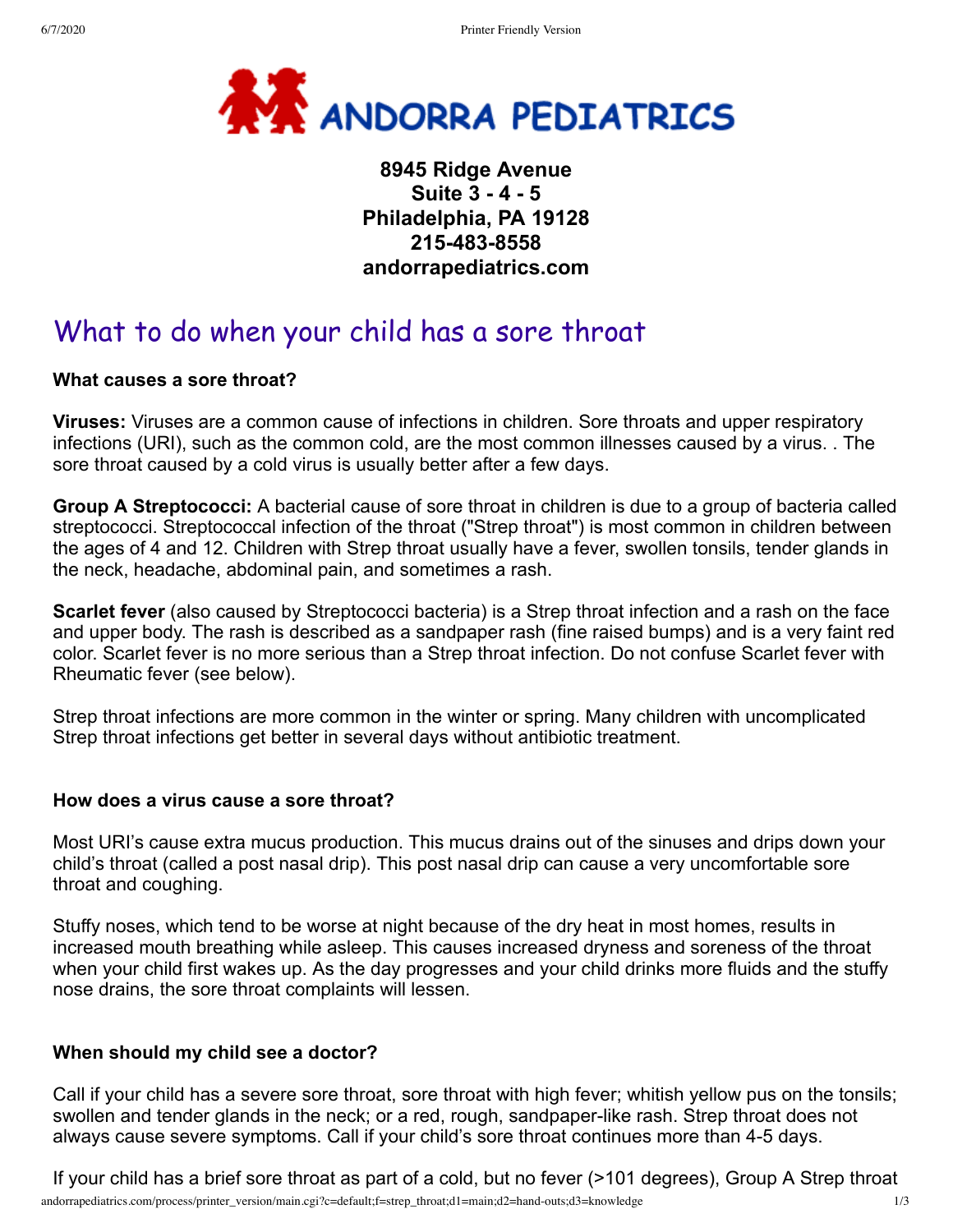infection is less likely.

We are always available to check your child for a Group A Strep throat infection.

#### **Is a throat culture necessary?**

A throat culture and a rapid antigen detection test are used to determine whether a throat infection is caused by Group A Streptococcus, a bacterial infection.

Both the throat culture and the rapid test are easy to perform. Using 2 cotton throat swabs, the doctor/nurse takes a sample from the back of your child's throat and tonsils. One sample is then tested for a Group A Streptococcus infection using the rapid antigen detection test. This is done in the office and takes about 10 minutes.

A positive test means your child has a Group A Strep throat infection. A negative rapid strep test usually means that your child does not have a Group A Strep infection. In some early Group A Strep throat infections, the rapid strep test may be negative. In order to pick up these "early" strep throat infections, the second throat swab (taken from your child's throat) is sent to the lab to also test for a strep infection. This throat culture test requires 48 hours to determine if strep is present.

#### **When should my child be treated with an antibiotic?**

Antibiotics are only effective for treating bacterial infections such as a Group A Strep throat infection. Antibiotics are not effective against infections caused by viruses such as the common cold. Most sore throats are caused by viruses and therefore do not need antibiotic treatment.

It is not necessary to treat every sore throat immediately. Even in the case where your child may have a Group A Strep throat infection, waiting several days allows your child's immune system to produce antibodies against this Group A Strep bacteria. These antibodies help lessen future Group A Strep throat infections.

Positive rapid strep tests or positive throat cultures are treated with antibiotics for 10 days. If the rapid strep test is negative and your child is sick, an antibiotic may be started until the throat culture results are complete. If the culture is negative after 48 hours, the antibiotic will then be stopped.

#### **Why are Group A Strep throat infections treated?**

The main reason for treating a strep throat infection is to prevent Rheumatic Fever (heart disease). This complication is rare and does not occur until several weeks after a Group A Strep throat infection. Therefore, it is safe to wait a few days to see if your child continues to complain of a sore throat.

#### **What can I do to help my child?**

There are several ways to reduce sore throat discomfort. Tylenol, Motrin/Advil, throat lozenges and throat sprays (chloraseptic) may provide relief. A sore throat caused by a post nasal drip may be relieved by giving Sudafed. Sudafed is a decongestant, which provides relief by lessening the post nasal drip and clearing the nasal passage so your child will breathe more comfortably. Antibiotics, Sudafed and Tylenol/Motrin/Advil can be given at that same time.